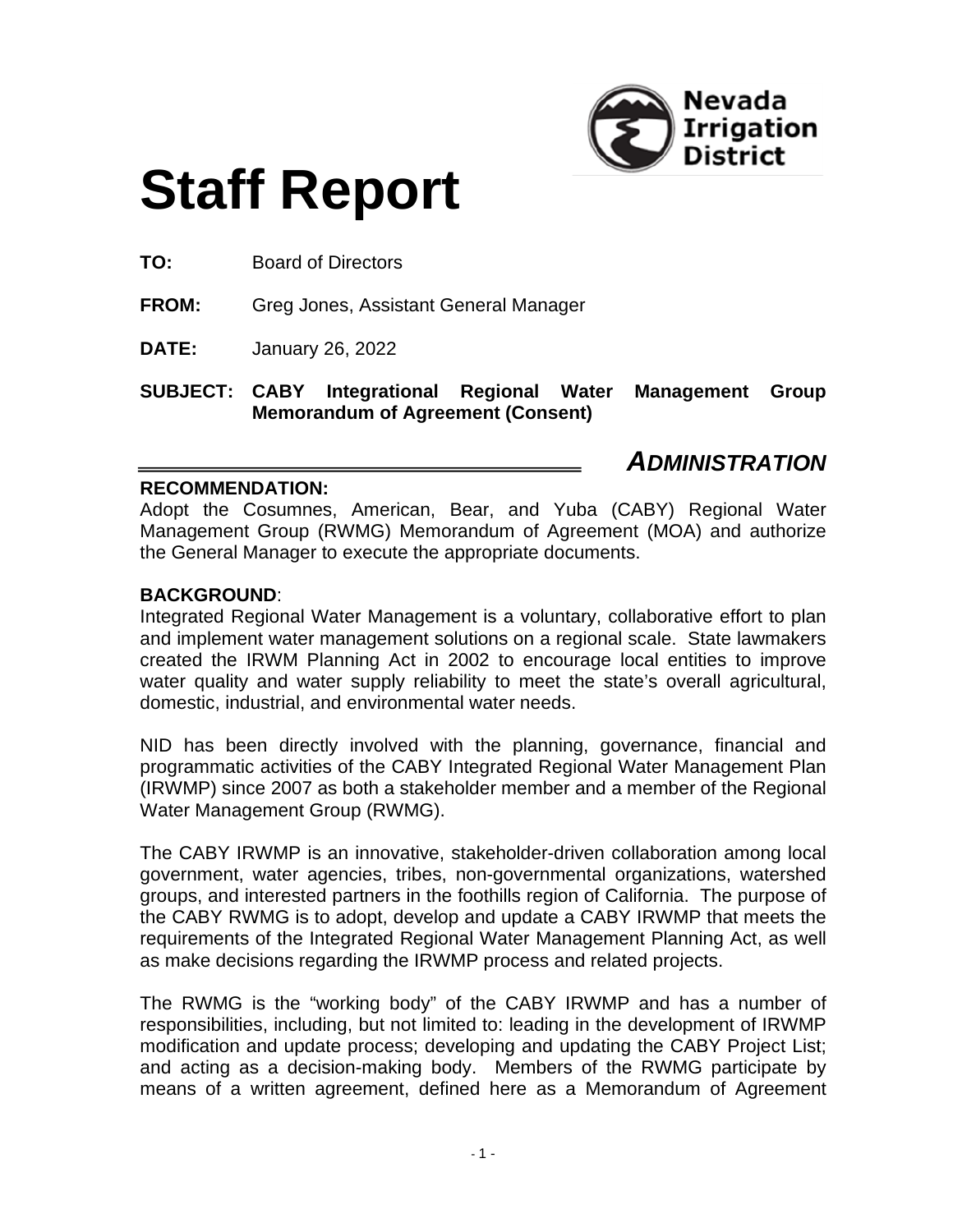(MOA). Currently, there are eight RWMG member positions loosely identified as four governmental agencies and four non-governmental organizations.

RWMG member organizations serve a two (2)-year term. Elements of the MOA include that RWMG member organizations:

- Support the CABY IRWMP; and
- Make every reasonable effort to attend all meetings of the RWMG; and
- Be prepared to discuss the issues and business on the agenda; and
- Cooperate with, and respect the opinions of fellow RWMG member organizations; and
- Represent the RWMG in a positive and supportive manner at all times.

# **SUMMARY OF REQUIREMENTS**

The following summary of requirements applies to the MOA adoption:

- On September 22, 2021, NID adopted Resolution No. 2021-33 Supporting the Cosumnes, American, Bear, and Yuba (CABY) Integrated Regional Water Management Plan (IRWMP); and
- For over 10 years, NID has participated in the CABY IRWMP process as both a stakeholder member and a member of the Regional Water Management Group; and
- Approval of this Memorandum of Agreement establishing the CABY RWMG will allow NID to maintain representation on the CABY RWMG; and
- The execution of the MOA meets the requirements of the California Water Code for IRWM's to establish the RWMG for developing, administering, updating, and implementing the IRWMP for the CABY region.

# **BUDGETARY IMPACT**:

None. As in the past, NID has absorbed CABY IRWMP planning and support activities under general budgetary salaries and intends to do so moving forward.

Attachment: (2)

- Memorandum of Agreement Establishing the CABY Regional Water Management Group
- Resolution No. 2021-33 (Supporting the Cosumnes, American, Bear, and Yuba (CABY) Integrated Regional Water Management Plan (IRWMP)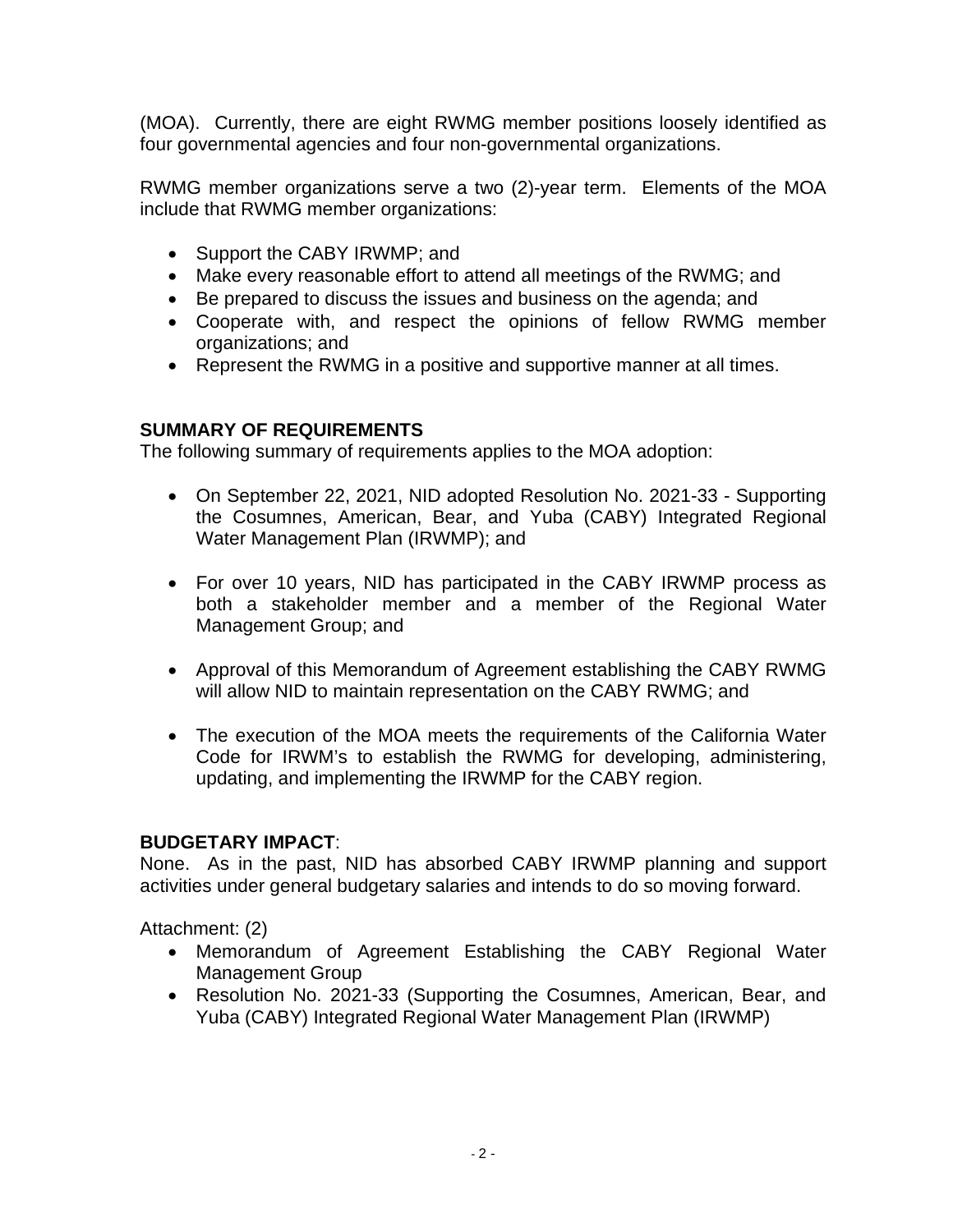#### **MEMORANDUM OF AGREEMENT ESTABLISHING the CABY REGIONAL WATER MANAGEMENT GROUP (CABY RWMG)**

This Memorandum of Agreement (MOA) is between the signatories to this MOA, each of which is referred to individually as a "member organization" or "Party" and collectively as the "RWMG" or "Parties," as selected by Cosumnes American Bear Yuba (CABY) Stakeholders. The rights, responsibilities and relationship of the RWMG are defined in the CABY Integrated Regional Water Management Plan (IRWMP) and are summarized in this MOA. The member organizations of the RWMG are local water agencies, non-profit organizations, Tribal entities and Stakeholder groups involved with CABY regional water management.

The effective date of this MOA is **EXACTLE 10** Fig.

#### **PURPOSE**

The rights, responsibilities and relationship between CABY Stakeholders are defined in the CABY IRWMP. The 2021 CABY IRWMP was created pursuant to the Integrated Regional Water Management Planning Act of 2002 (the "Act"; California Water Code, Division 6, Part 2.2) and has been found as compliant with current requirements for IRWMPs by the California Department of Water Resources (DWR). This MOA outlines procedures for adding and replacing member organizations of the RWMG, and for developing, administering, updating, and implementing an IRWMP for the CABY Region.

#### **RECITALS**

1. The CABY Integrated Regional Water Management (IRWM) Region consists of four (4) watersheds and twelve (12) sub-watersheds within the north central Sierra Nevada defined by the DWR through DWR's "Regional Acceptance Process."

2. California Water Code Section 10539 defines a RWMG as a group in which "three or more local agencies, at least two of which have statutory authority over water supply or water management, as well as those other persons who may be necessary for the development and implementation of a plan that meets the requirements in Sections 10540 and 10541, participate by means of a joint powers agreement, memorandum of understanding, or other written agreement, as appropriate, that is approved by the governing bodies of those local agencies." The CABY IRWMP complies with California Water Code sections regarding a "written agreement" by requiring that all Stakeholder Group member organizations of the CABY IRWM adopt a standard Resolution of Support (ROS) for the CABY IRWMP as outlined in Chapter 4, Governance, of the IRWMP.

3. Based upon the requirements of the Act, a CABY IRWMP was originally adopted in 2007 which included a structural outline to develop and effectuate the purposes of the CABY IRWM group, a charter, a ROS adopted by the governing bodies of the participating parties, and governance framework. The structure of the CABY RWMG included the formation of a Planning Committee and a Coordinating Committee. This IRWMP and structure went through the "Regional Acceptance Process" and was accepted by DWR as compliant in 2009.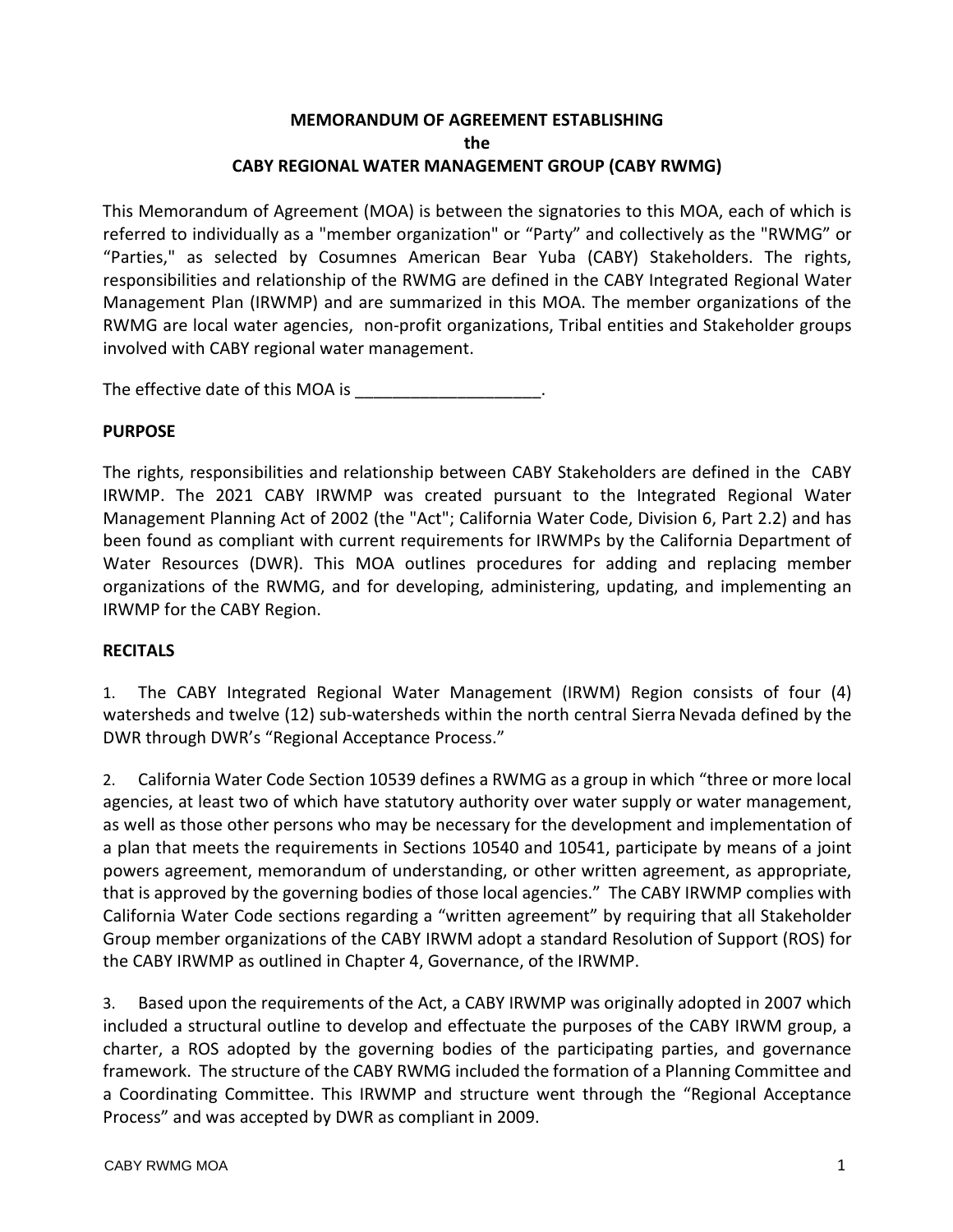4. On May 30, 2014, the CABY Planning and Coordinating Committees adopted a 2014 IRWMP update. This update included a charter and a Resolution of Support, adopted by the governing bodies of the participating parties in further satisfaction of the requirements of Section 10539 of the Act, as well as set forth the intentions of the CABY IRWMP parties and provided a more detailed structure for governance.

5. In the 2021 CABY IRWMP, the "Coordinating Committee" has been renamed the "CABY RWMG."

6. The purpose of the CABY RWMG is to adopt, develop and update a CABY IRWMP that meets the requirements of the Act, as well as make decisions regarding the IRWMP process and related projects.

7. The Parties now enter into this MOA in furtherance of defining the roles of the CABY RWMG Parties. This MOA sets forth additional details and responsibilities with respect to the CABY RWMG and its member organizations.

#### **GOVERNANCE**

Policies and procedures for RWMG governance and operations are set forth in Chapter 4, Governance, of the CABY IRWMP. Representatives of organizations that adopt the ROS serve as the CABY Stakeholder Group "SG." This diversified set of participants can include water agencies, Tribal and other local governmental agencies, and nonprofit organizations. As described in Chapter 4 of the CABY IRWMP, the SG chooses the member organizations that serve on the RWMG.

#### **RESPONSIBILITIES**

As described in the 2021 CABY IRWMP, RWMG member organizations serve a two (2)-year term. Representatives of the CABY RWMG shall be appointed at the last meeting of the year, held in December. Member organizations of the RWMG agree to the following:

- 1. Member organizations shall support the CABY IRWMP.
- 2. Member organizations shall make every reasonable effort to attend all meetings of the RWMG. This includes the annual meeting held in December as well as any additional meetings that are scheduled.
- 3. RWMG member organizations shall be prepared to discuss the issues and business on the agenda, having read all background material relevant to the topics at hand.
- 4. Member organizations shall cooperate with, and respect the opinions of, fellow RWMG member organizations.
- 5. Member organizations shall represent the RWMG in a positive and supportive manner at all times and in all places.
- 6. Member organizations shall show respect and courteous conduct in meetings.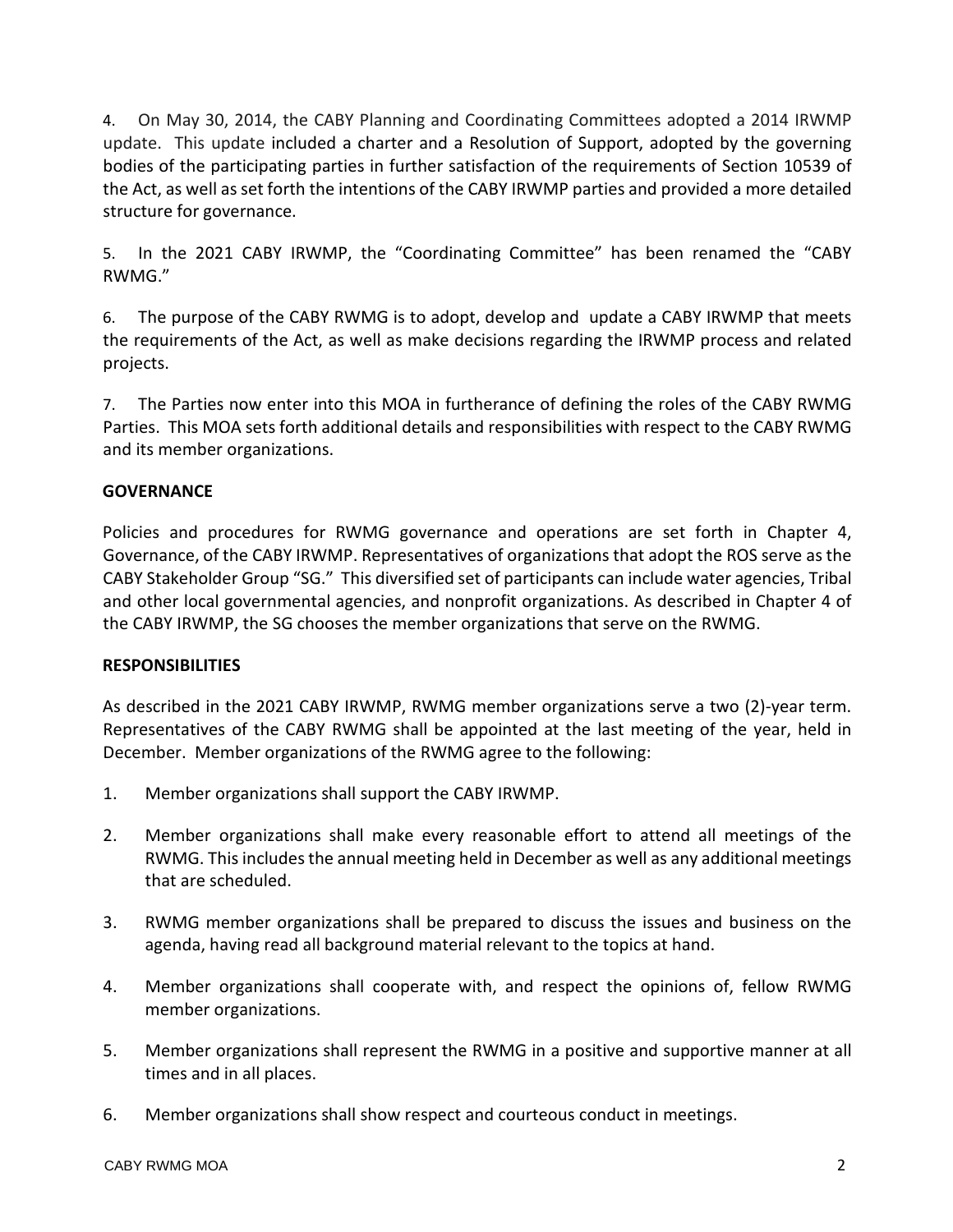- 7. Member organizations shall observe established lines of communication between RWMG member organizations and SG member organizations.
- 8. Member organizations shall elect an administrator and a secretary as set forth in Chapter 4 of the 2021 CABY IRWMP. Those elected to these positions will have various responsibilities as set forth in Chapter 4 of the 2021 CABY IRWMP.

#### **NEW PARTIES**

1. A new Party may be added to this MOA, or a new Party may be substituted for an existing Party, upon the approval of the Parties to the MOA, in accordance with the process set forth in Chapter 4 Governance, of the CABY IRWMP.

2. This MOA shall be amended to reflect any change to the member organizations or composition of the RWMG.

#### **RELATIONSHIP BETWEEN THE PARTIES; NO PARTNERSHIP OR JOINT VENTURE**

- 1. The Parties to this MOA are not partners or joint venturers with each other.
- 2. The CABY RWMG shall have no authority to enter into contracts, sue or be sued, or otherwise incur liabilities.
- 3. No Party shall become liable by any representation, act or omission of any other Party.
- 4. This MOA is not for the benefit of any third party and shall not be deemed to give any right or remedy to any such party whether referred to herein or not.

#### **MISCELLANEOUS**

1. Withdrawal. Any Party may withdraw from this MOA thirty (30) days after providing written notice to the other Parties of its intent to do so.

2. Amendment. The Parties may not amend this MOA except by written agreementof the Parties.

3. Term. This MOA will remain in full force and effect until terminated in writing by all Parties.

4. Counterparts. The Parties hereto agree that this MOA may be executed and delivered in counterparts which, when taken together, shall constitute a fully-executed agreement. In addition, this MOA may be executed via electronic pdf transmission and any such pdf signature shall be deemed to be an original signature.

5. Funding. Entering this MOA is not a commitment of funds, but rather a commitment of participation.

The member organizations are signing this MOA as of the dates opposite their respective signatures.

*[Signatures appear on the following pages.]*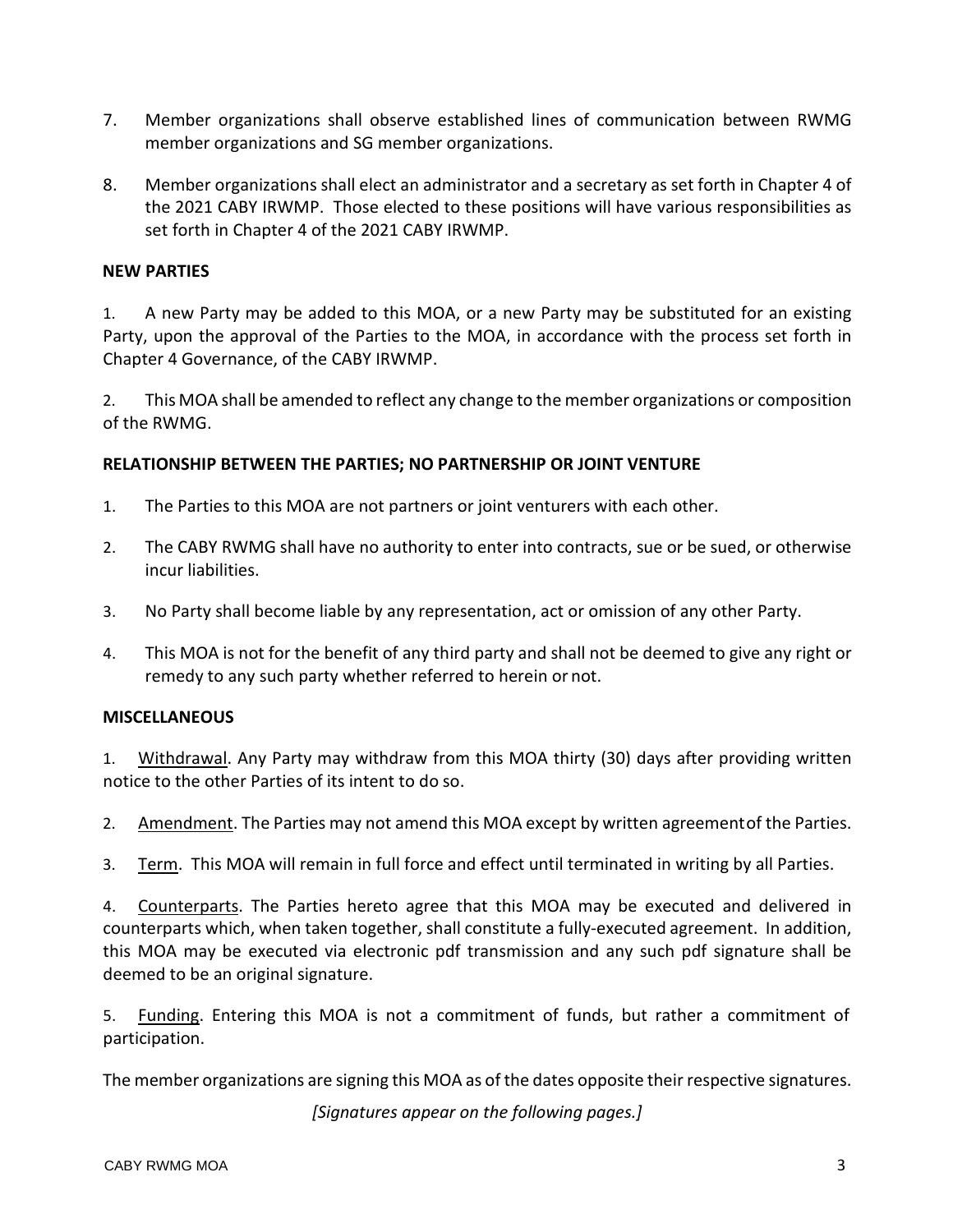Member of

CABY Regional Water Management Group

#### **[AGENCY/ORGANIZATION NAME]**

Date: \_\_\_\_\_\_\_\_\_\_\_\_\_\_\_\_\_\_\_\_\_\_\_\_\_\_\_ By: \_\_\_\_\_\_\_\_\_\_\_\_\_\_\_\_\_\_\_\_\_\_\_\_\_\_\_\_\_\_\_\_\_\_

\_\_\_\_\_\_\_\_\_\_\_\_\_\_\_\_\_\_\_\_\_\_\_\_\_\_\_\_\_\_\_\_\_

\_\_\_\_\_\_\_\_\_\_\_\_\_\_\_\_\_\_\_\_\_\_\_\_\_\_\_\_\_\_\_\_\_

[NAME, TITLE]

ATTEST:

[NAME, TITLE]

APPROVED AS TO FORM:

[NAME, TITLE]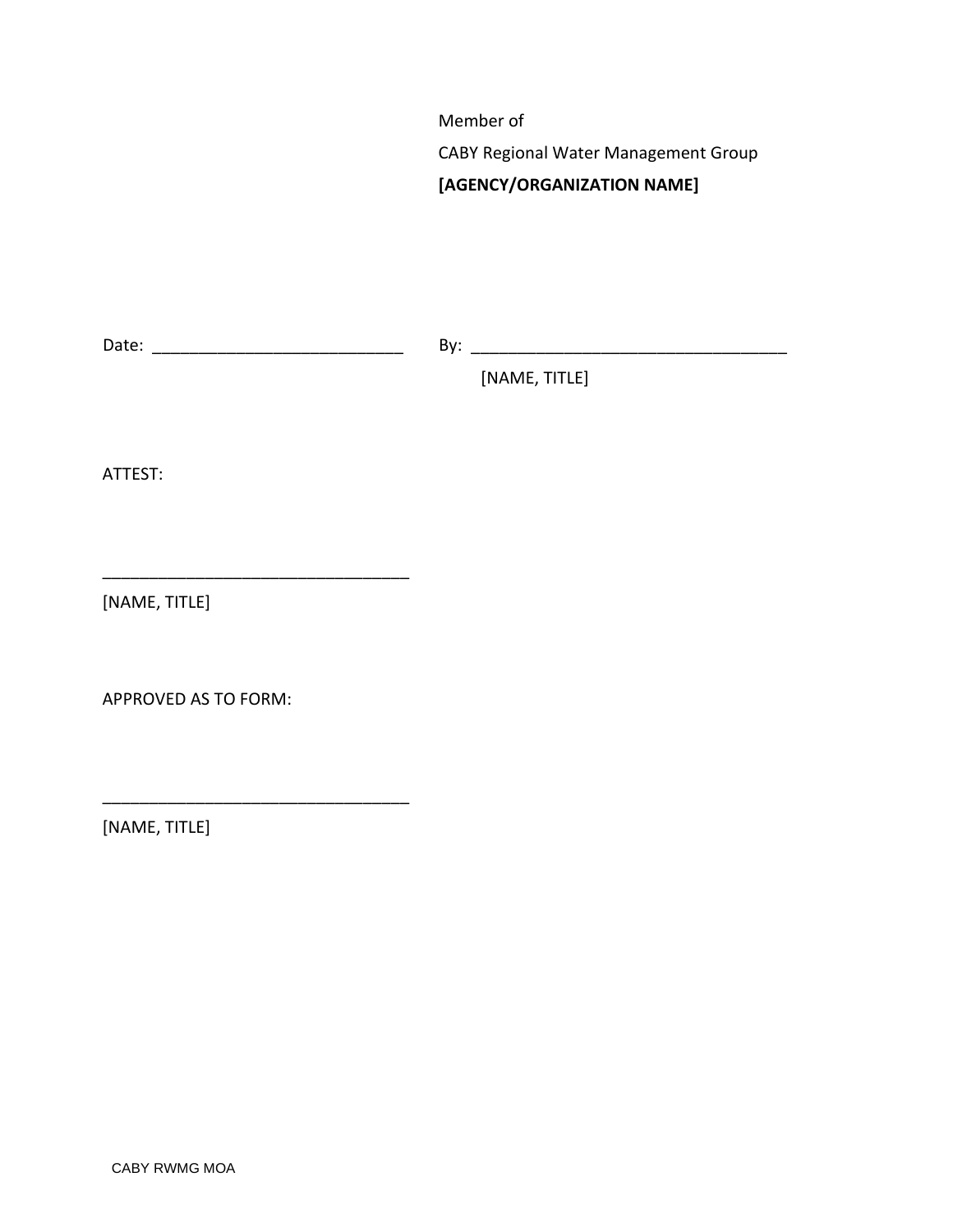# **EXHIBIT A - CONTACT INFORMATION Adopting RWMG Member Organizations for the 2021 CABY IRWMP**

| <b>Member Organization:</b>           |  |
|---------------------------------------|--|
| <b>Physical Address:</b>              |  |
| Primary Phone:                        |  |
| <b>Primary Representative Name:</b>   |  |
| Office Phone:                         |  |
| Mobile Phone:                         |  |
| <b>Email Address:</b>                 |  |
| Term of Service:                      |  |
| <b>Secondary Representative Name:</b> |  |
| Office Phone:                         |  |
| Mobile Phone:                         |  |
| <b>Email Address:</b>                 |  |
| Term of Service:                      |  |

| <b>Member Organization:</b>           |  |
|---------------------------------------|--|
| <b>Physical Address:</b>              |  |
| Primary Phone:                        |  |
| <b>Primary Representative Name:</b>   |  |
| Office Phone:                         |  |
| Mobile Phone:                         |  |
| <b>Email Address:</b>                 |  |
| Term of Service:                      |  |
| <b>Secondary Representative Name:</b> |  |
| Office Phone:                         |  |
| Mobile Phone:                         |  |
| <b>Email Address:</b>                 |  |
| Term of Service:                      |  |

| <b>Member Organization:</b>           |  |
|---------------------------------------|--|
| <b>Physical Address:</b>              |  |
| Primary Phone:                        |  |
| <b>Primary Representative Name:</b>   |  |
| Office Phone:                         |  |
| Mobile Phone:                         |  |
| <b>Email Address:</b>                 |  |
| Term of Service:                      |  |
| <b>Secondary Representative Name:</b> |  |
| Office Phone:                         |  |
| Mobile Phone:                         |  |
| <b>Email Address:</b>                 |  |
| Term of Service:                      |  |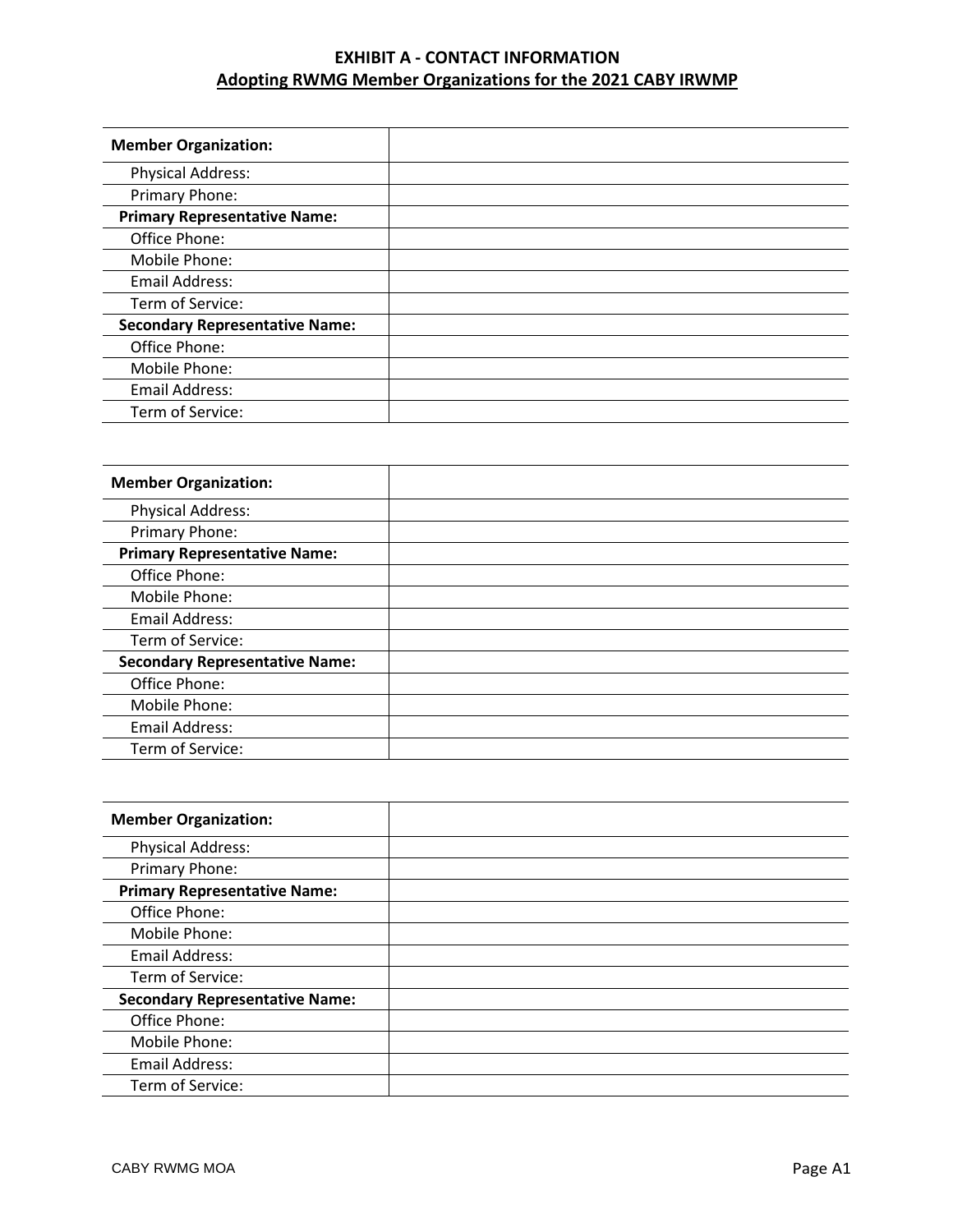# **EXHIBIT A - CONTACT INFORMATION Adopting RWMG Member Organizations for the 2021 CABY IRWMP**

| <b>Member Organization:</b>           |  |
|---------------------------------------|--|
| <b>Physical Address:</b>              |  |
| Primary Phone:                        |  |
| <b>Primary Representative Name:</b>   |  |
| Office Phone:                         |  |
| Mobile Phone:                         |  |
| <b>Email Address:</b>                 |  |
| Term of Service:                      |  |
| <b>Secondary Representative Name:</b> |  |
| Office Phone:                         |  |
| Mobile Phone:                         |  |
| <b>Email Address:</b>                 |  |
| Term of Service:                      |  |

| <b>Member Organization:</b>           |  |
|---------------------------------------|--|
| <b>Physical Address:</b>              |  |
| Primary Phone:                        |  |
| <b>Primary Representative Name:</b>   |  |
| Office Phone:                         |  |
| Mobile Phone:                         |  |
| <b>Email Address:</b>                 |  |
| Term of Service:                      |  |
| <b>Secondary Representative Name:</b> |  |
| Office Phone:                         |  |
| Mobile Phone:                         |  |
| <b>Email Address:</b>                 |  |
| Term of Service:                      |  |

| <b>Member Organization:</b>           |  |
|---------------------------------------|--|
| <b>Physical Address:</b>              |  |
| Primary Phone:                        |  |
| <b>Primary Representative Name:</b>   |  |
| Office Phone:                         |  |
| Mobile Phone:                         |  |
| <b>Email Address:</b>                 |  |
| Term of Service:                      |  |
| <b>Secondary Representative Name:</b> |  |
| Office Phone:                         |  |
| Mobile Phone:                         |  |
| <b>Email Address:</b>                 |  |
| Term of Service:                      |  |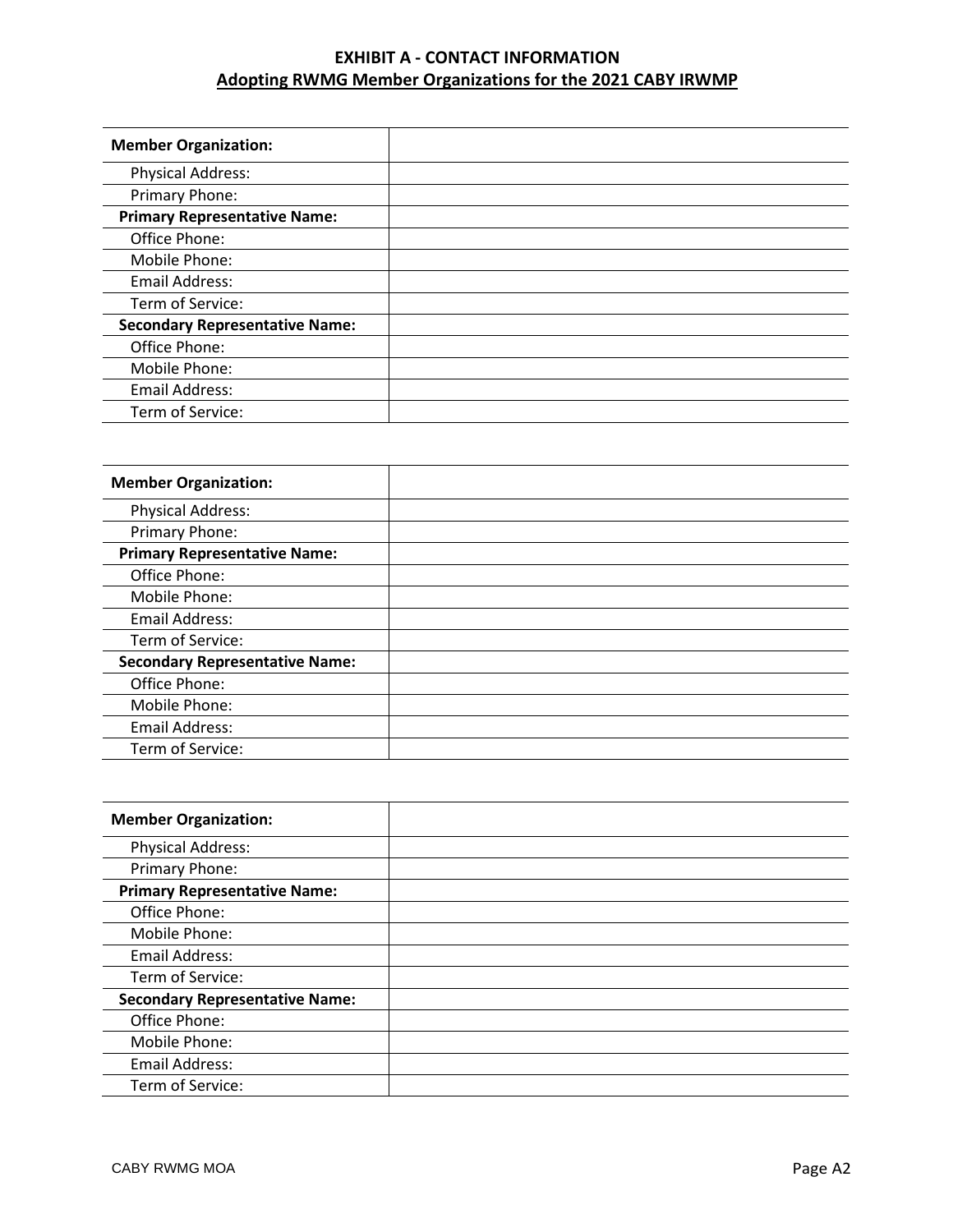# **EXHIBIT A - CONTACT INFORMATION Adopting RWMG Member Organizations for the 2021 CABY IRWMP**

| <b>Member Organization:</b>           |  |
|---------------------------------------|--|
| <b>Physical Address:</b>              |  |
| Primary Phone:                        |  |
| <b>Primary Representative Name:</b>   |  |
| Office Phone:                         |  |
| Mobile Phone:                         |  |
| <b>Email Address:</b>                 |  |
| Term of Service:                      |  |
| <b>Secondary Representative Name:</b> |  |
| Office Phone:                         |  |
| Mobile Phone:                         |  |
| <b>Email Address:</b>                 |  |
| Term of Service:                      |  |

| <b>Member Organization:</b>           |  |
|---------------------------------------|--|
| <b>Physical Address:</b>              |  |
| Primary Phone:                        |  |
| <b>Primary Representative Name:</b>   |  |
| Office Phone:                         |  |
| Mobile Phone:                         |  |
| <b>Email Address:</b>                 |  |
| Term of Service:                      |  |
| <b>Secondary Representative Name:</b> |  |
| Office Phone:                         |  |
| Mobile Phone:                         |  |
| <b>Email Address:</b>                 |  |
| Term of Service:                      |  |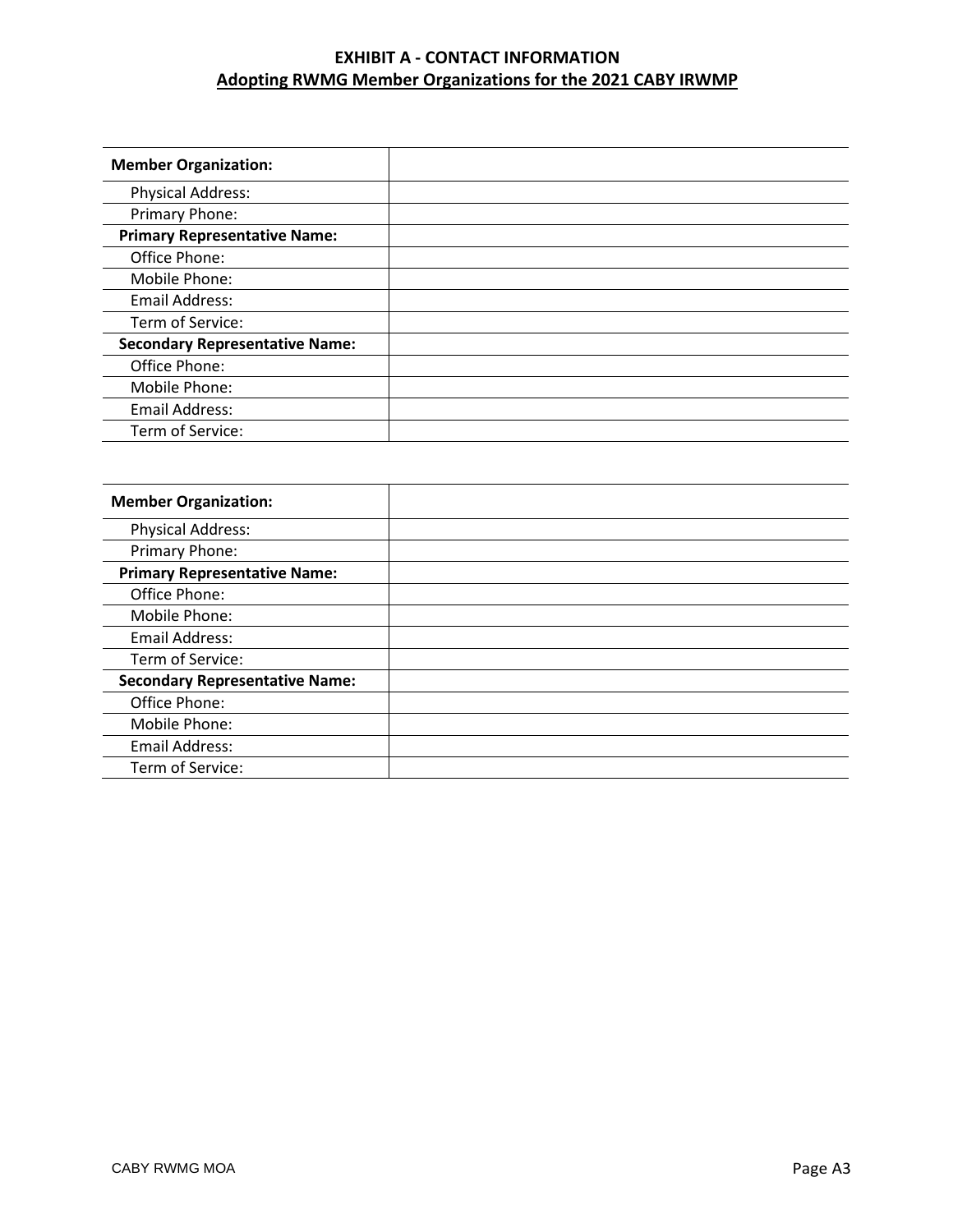

# RESOLUTION NO. 2021-33 OF THE BOARD OF DIRECTORS OF THE NEVADA IRRIGATION DISTRICT

# **Supporting the Cosumnes, American, Bear and Yuba (CABY) Integrated Regional Water Management Plan (IRWMP)**

**WHEREAS,** population growth and development in the State of California will continue to pressure water resources, and balancing the needs of urban, agricultural, environmental and recreational water supplies will be a challenge for all involved in water management; and

**WHEREAS,** the CABY Integrated Regional Water Management (IRWM) Region consists of four (4) watersheds including the Cosumnes, American, Bear, and Yuba Rivers and twelve (12) sub‐ watersheds within the north central Sierra Nevada defined by the California Department of Water Resources (DWR) through their "Regional Acceptance Process"; and

**WHEREAS,** the CABY Stakeholder Group is composed of a diverse group of public agencies, water providers, agriculture, business, residential water users, community, recreation, and environmental organizations and tribal interests who have jointly developed a CABY Integrated Regional Water Management Plan (IRWMP) and have formally endorsed the CABY IRWMP; and

**WHEREAS,** the CABY Stakeholder Group chooses representatives to serve as the CABY Regional Water Management Group (RWMG); and

**WHEREAS,** the CABY RWMG has formulated a cooperative governance structure necessary to implement the IRWMP as described in the IRWMP; and

**WHEREAS,** the IRWMP serves as a voluntary planning document that identifies a broadly‐ supported vision, guiding principles, goals, objectives and projects to enhance the beneficial uses of water for the CABY region; and

**WHEREAS,** this collaborative planning effort is intended to formulate water management strategies for the region and prioritize projects that address watersheds and regional issues; coordinate with other IRWMPs; address local, state and federal plans' priorities; achieve multiple benefits; encompass more than one watershed; and meet short- and long-term water resource needs; and

**WHEREAS,** an integrated regional approach to water management will streamline individual efforts and increase efficiencies; the CABY IRWMP will also increase partnership, collaboration and organizational capacity; and collaborative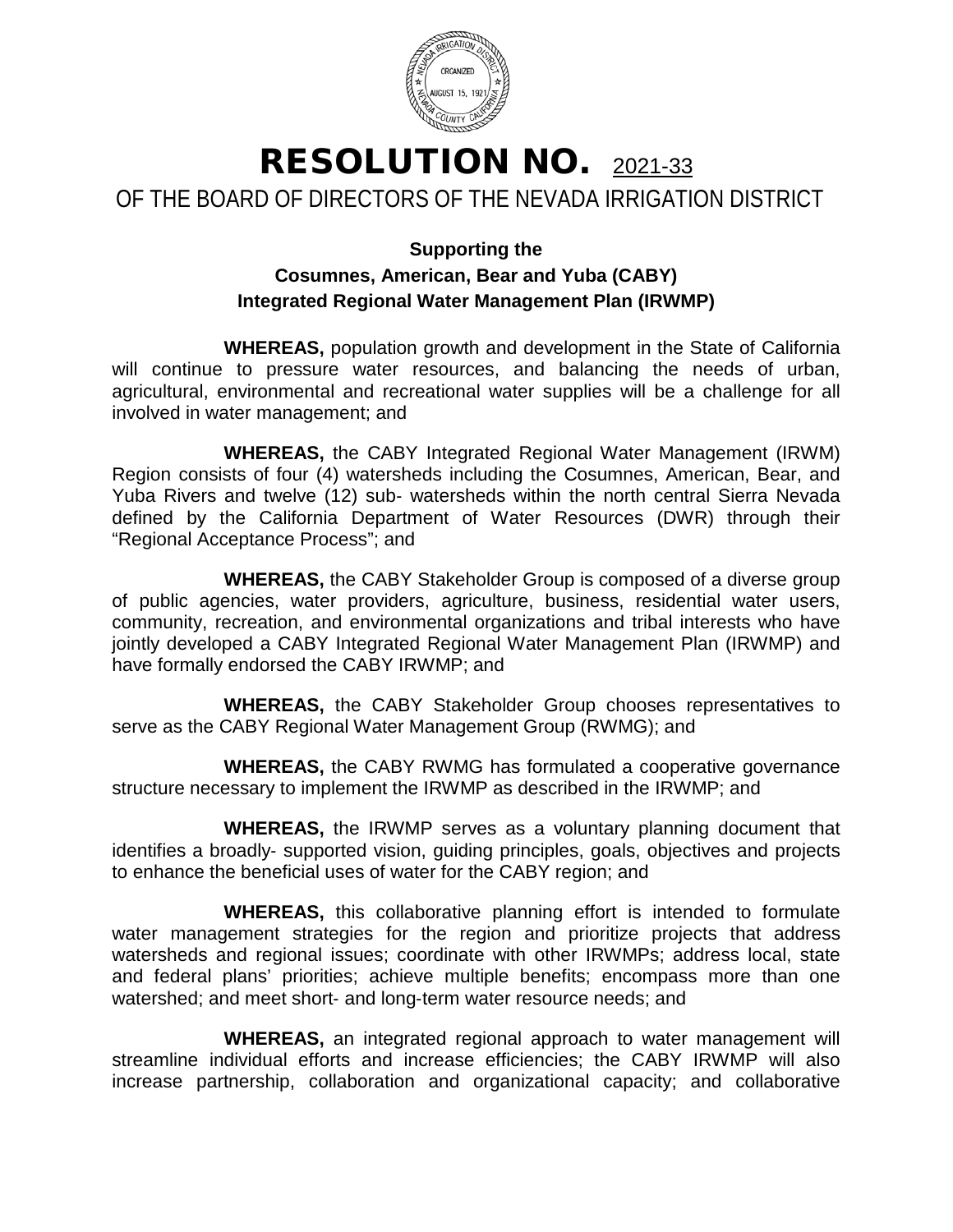Resolution No. 2021-33 Supporting the Cosumnes, American, Bear and Yuba (CABY) Integrated Regional Water Management Plan (IRWMP) Page 2

management will provide a forum for stakeholder input and support for projects that address the goals and objectives for the CABY region; and

**WHEREAS,** this regional planning effort will improve regional competitiveness for grant funding for projects and efforts to implement the IRWMP and achieve agency or organizational goals; and

**WHEREAS,** in January of 2018 the CABY RWMG began working on the update to the CABY IRWMP that was adopted in 2014; and

**WHEREAS,** by adopting this resolution of support, this organization is eligible to participate in the Stakeholder Group and is eligible to serve on the CABY RWMG; and

**WHEREAS,** the IRWMP is not be a legally binding document, but rather a regional compact with commitments to work together as a region to implement the plan; and Whereas, though the IRWMP references many plans, and the adoption of the IRWMP does not equal an endorsement of all such plans or endorsement of all the plans that are referenced; and

**WHEREAS,** the IRWMP will be a living document, reviewed and updated over time, and signatory organizations can remain involved or terminate their involvement at any time.

**NOW, THEREFORE BE IT RESOLVED,** by the Board of Directors of the Nevada Irrigation District that: The 2021 Cosumnes, American, Bear and Yuba Integrated Regional Water Management Plan is hereby approved and adopted as a voluntary document and plan.

**\* \* \* \* \***

**PASSED AND ADOPTED** by the Board of Directors of the Nevada Irrigation District at a regular meeting held on the 22nd day of September 2021, by the following vote:

|                 | Directors: Heck, Johansen, Peters, Bierwagen |
|-----------------|----------------------------------------------|
|                 |                                              |
|                 |                                              |
| Directors: None |                                              |
|                 | Directors: None<br>Directors: Hull           |

in Bunican

President of the Board of Øirectors